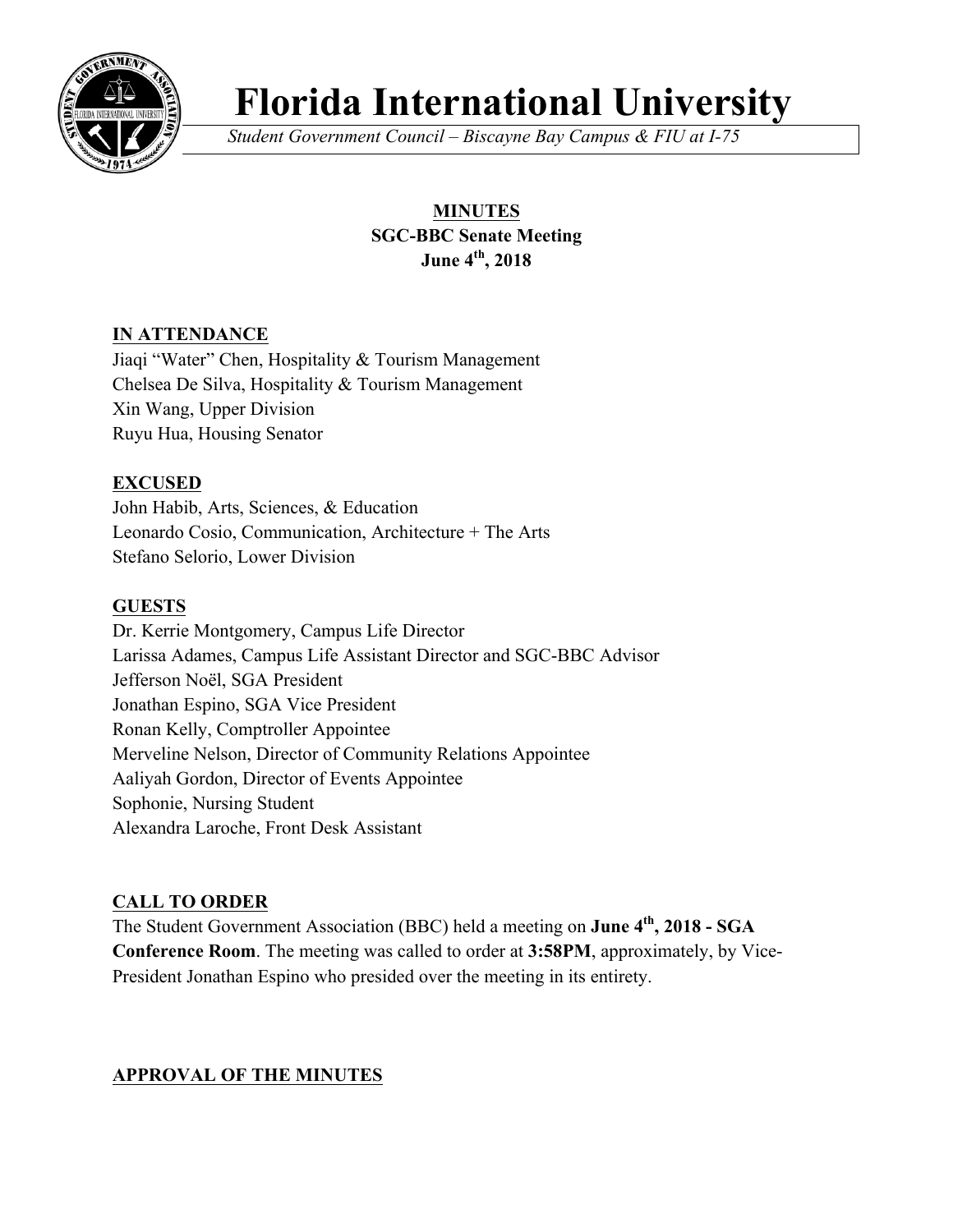A motion to approve the minutes of May  $21<sup>st</sup>$ , 2018 was made by Senator Chen and seconded by Senator De Silva.

By a unanimous decision the motion was passed.

# **VICE PRESIDENT REPORT**

Vice President Espino…

- Welcomed everyone to the meeting.
- Informed the senate of a suggestion made by Senator Cosio to table or remove senate Bill 2018.0003 from the Agenda since he is not able to attend this meeting.
- Informed the senate that the Speaker candidates are not present, thus the Speaker appointment will be tabled to the next senate meeting, in Summer B. However, this is gives all those candidates and any other senator interested in that position time to prepare and learn more about the position.
- Stated that chair appointments will be done during this meeting as well as three others for the Comptroller, Director of Community Relations, Director of Events positions.
- Asked the senate to reach out to anyone they might know who would be interested in joining the senate.
- Sent an email of all resolutions to the senators with an additional document including the instructions on how to CC and assign the correct individuals to each resolution. One was done by the Vice President, which they can use as reference, and another was done by Senator Selorio.
- Advised the senate to CC future resolutions before they are presented to the meeting.
- Informed the senate that the first E-Board meeting–held before this one–went well.

# **ADVISOR REPORT**

Ms. Adames…

- Reminded the senate to register for the retreat- taking place on June  $22<sup>nd</sup>$  and  $23<sup>rd</sup>$ . The bus will arrive at the MMC at 9:00am, the retreat will begin at 10:00am and will end at 8:00pm. On June 23<sup>rd</sup> at BBC the retreat will begin and end at the same time. Breakfast, Lunch and Dinner will be provided. When the schedule is finalized it will be shared with the council members.
- Informed of tabling opportunities that are coming up, the orientation being held next week, and in two weeks Midday Mayhem–an event where each office will either have good and/or giveaway for students– which is a great opportunity for council members to give tours of the office.
- Stated that all council members should have access to the tabling sign up sheet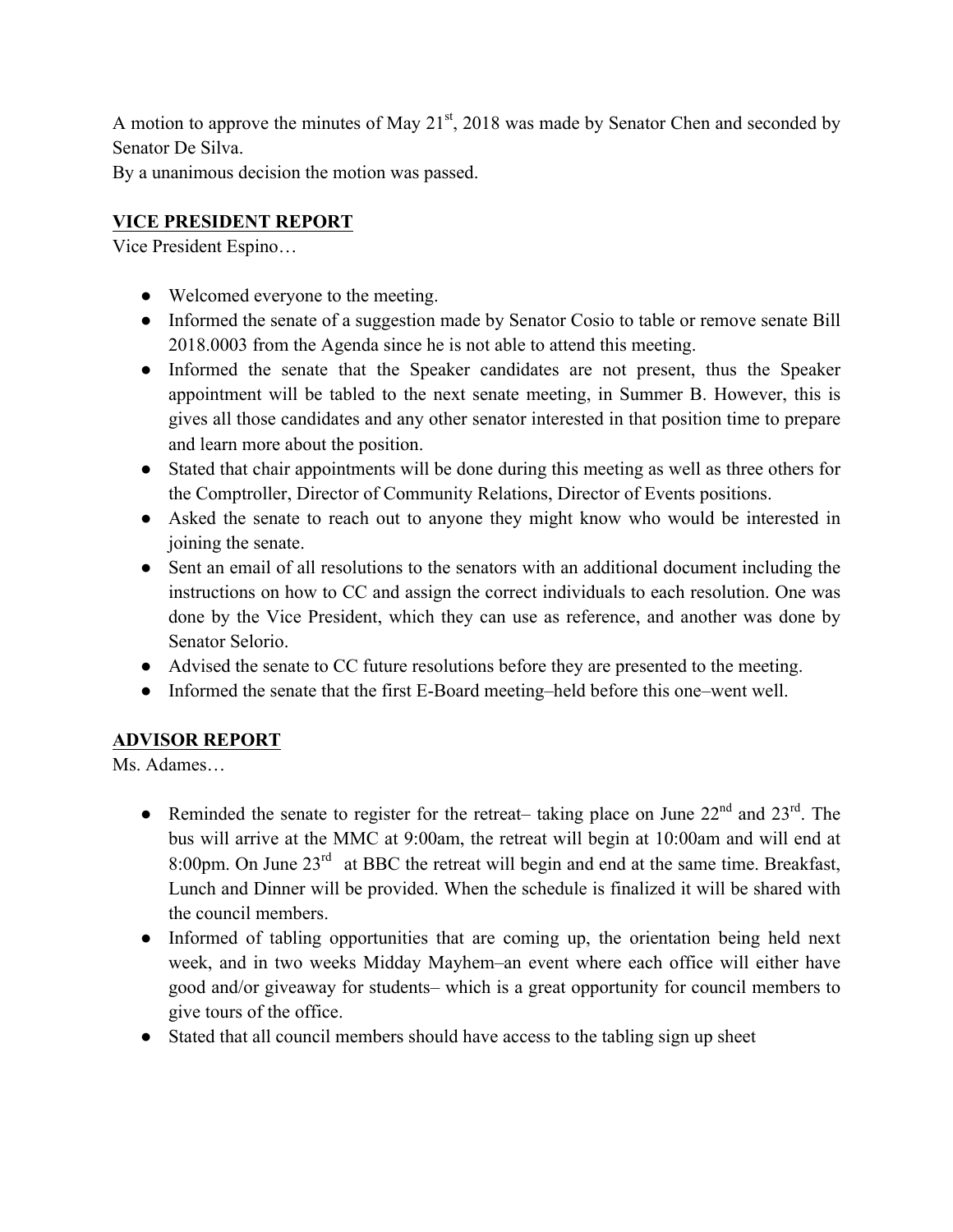- Informed the senate that she will be out from Monday June 11, 2018 to Wednesday June 13, 2018, however, the front desk assistant will be in the office and Dr. Montgomery will also be available.
- Reminded the senate that she will be setting up one on one meetings with the council later this summer.

Dr. Kerrie Montgomery…

• No report.

## **OLD BUSINESS**

## **A. Approval of Minutes**

The Senate Minutes of May 21<sup>st,</sup> 2018 were reviewed by the Senate. For the motions made refer to "Approval of Minutes".

## **B. Senate Resolution 2018.0013**

President Noël presented the Senate Resolution 2018.0013 to the senate for the second reading and explained that the title of the resolution was changed after his conversation with Dr. Desantis

President Noël informed the senate that it would be beneficial to approve this resolution because, if passed, the Faculty Senate will need to approve of it as well.

Senator Chen moved to amend all *"Panther Cares"* to "*Panthers Care"*, change "*syllabi*" to *"syllabus"*, and add all titles to the names of all who are CC in the Senate Resolution 2018.0013.

Senator Wang seconded the motion. By a unanimous vote the motion was passed.

A point on inquiry was made by Vice President Espino: *Does CAPS need to also be addressed separately in the title of this resolution?* Dr. Montgomery explained that it did not since it falls under Panthers Care.

Senator Wang moved to approve the Senate Resolution 2018.0013–In support of adding Panthers Care description and contact information and the Counseling and Psychological Services (CAPS) contact information to every syllabus at FIU–as amended.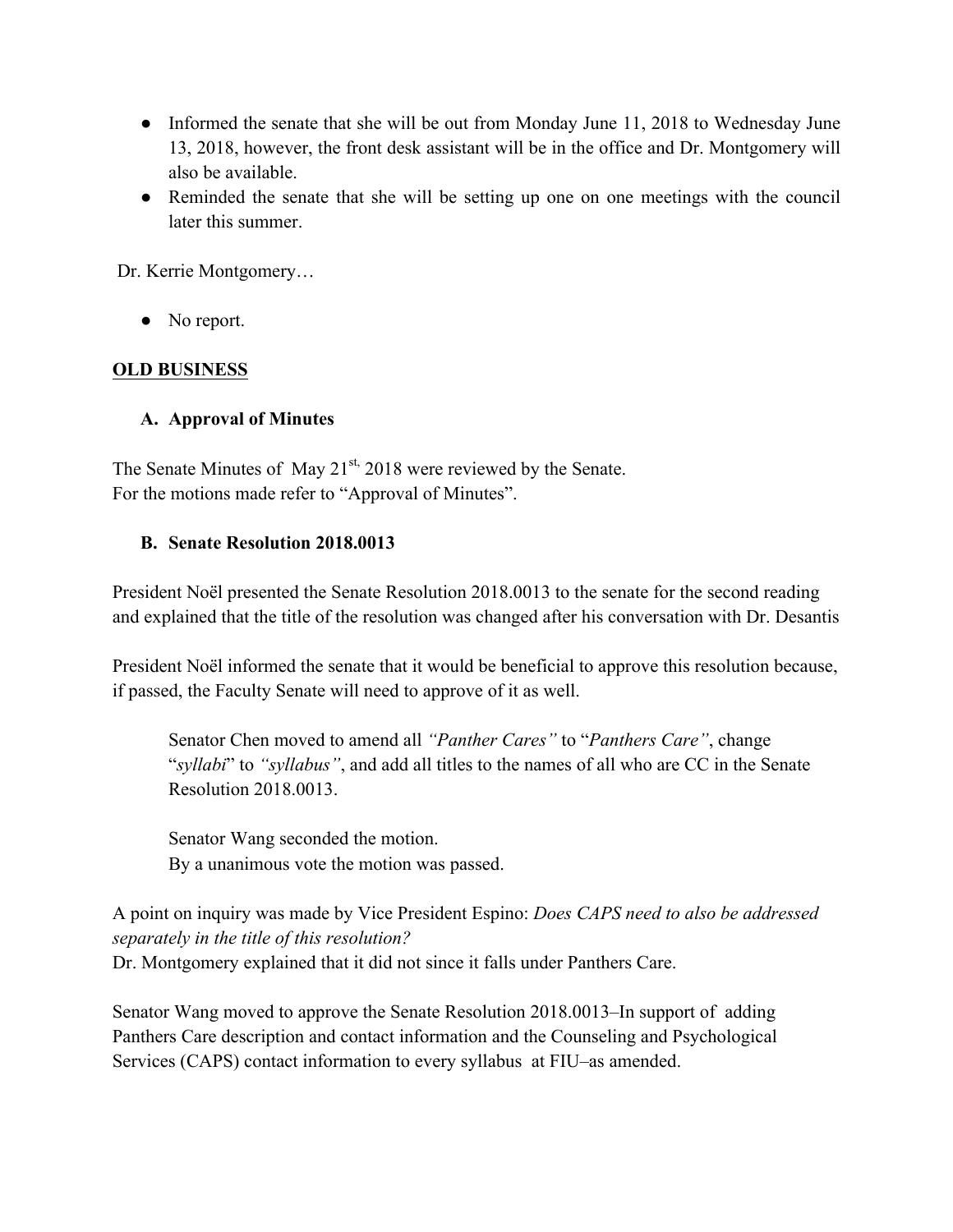Senator Chen seconded the motion.

Roll Call Vote:

Jiaqi "Water" Chen–Yay Chelsea De Silva–Yay Xin Wang–Yay Ruyu Hua–Yay

By a vote of 4/0/0, the Senate Resolution 2018.0013–In support of adding Panthers Care description and contact information and the Counseling and Psychological Services (CAPS) contact information to every syllabus at FIU–was approved.

#### **C. Senate Bill 2018.0003**

Vice President Espino reminded the senate of a the suggestion previously made to remove or table the Senate Bill 2018.0003 since Senator Cosio– who is the author and presented the meeting– is not present.

Senator Chen moved to table Senate Bill 2018.0003 to the next senate meeting. Senator De Silva seconded the motion.

A point of inquiry was made by Vice President Espino regarding if this motion needed to be passed via a roll call vote.

Ms.Adames answered that it did not need to be passed via a roll call vote.

By an unanimous decision the motion was passed.

## **NEW BUSINESS**

## **A. Appointments**

## **I. Ronan Kelly – Comptroller**

Ronan Kelly presented himself to the senate.

Senator Chen moved to appoint Ronan Kelly as Comptroller. Senator Wang seconded the motion.

Roll Call Vote: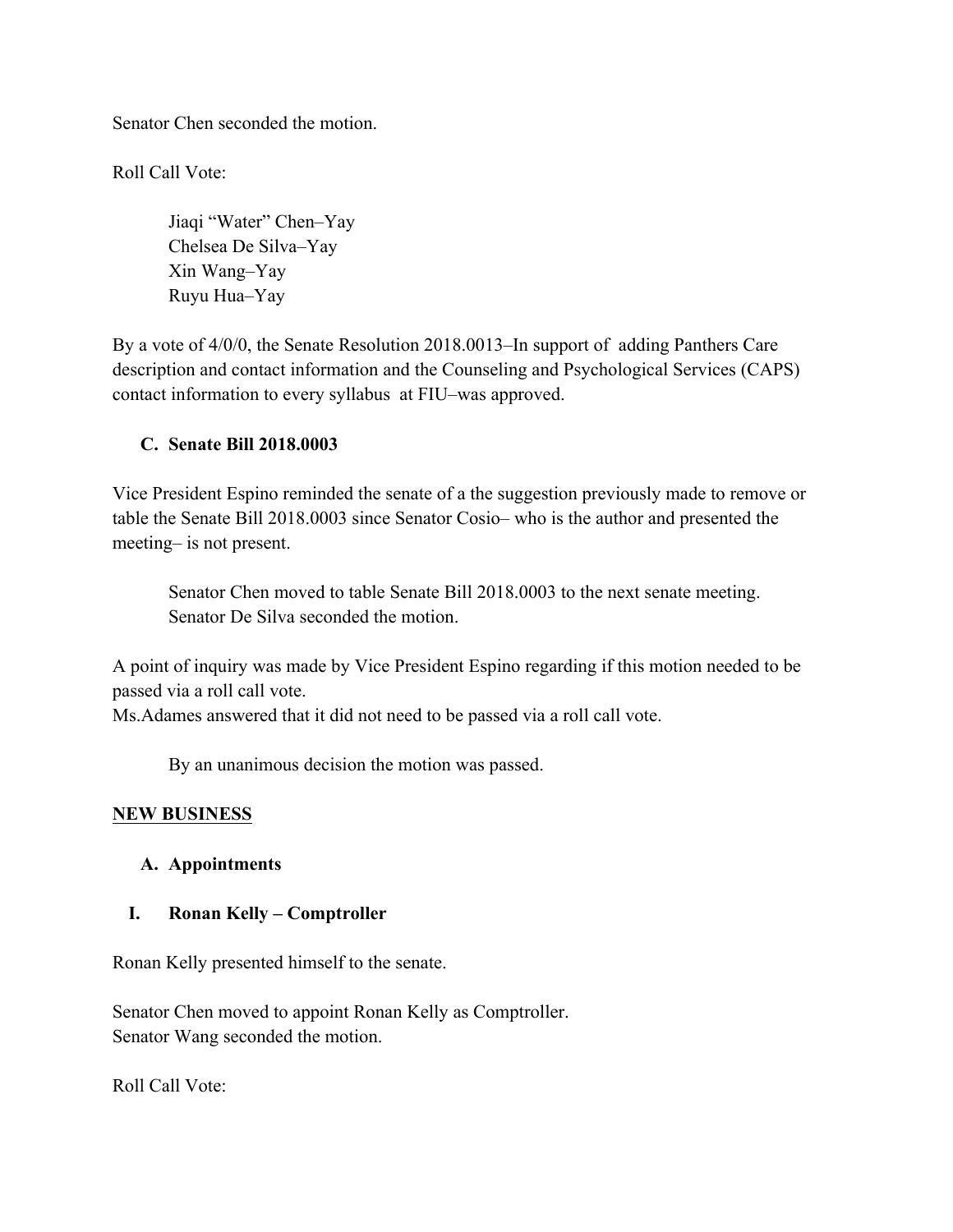Jiaqi "Water" Chen–Yay Chelsea De Silva–Yay Xin Wang–Yay Ruyu Hua–Yay

By a vote of 4/0/0, Ronan Kelly was appointed as Comptroller.

## **II. Aaliyah Gordon – Director of Events**

Aaliyah Gordon presented herself to the senate.

Senator De Silva moved to appoint Aaliyah Gordon as Director of Events. Senator Wang seconded the motion.

Roll Call Vote:

Jiaqi "Water" Chen–Yay Chelsea De Silva–Yay Xin Wang–Yay Ruyu Hua–Yay

By a vote of 4/0/0, Aaliyah Gordon was appointed as Director of Events.

## **III. Merveline Nelson – Director of Community Relations**

Merveline Nelson presented herself to the senate.

Senator De Silva moved to appoint Merveline Nelson as Director of Community Relations. Senator Chen seconded the motion.

Roll Call Vote:

Jiaqi "Water" Chen–Yay Chelsea De Silva–Yay Xin Wang–Yay Ruyu Hua–Yay

By a vote of 4/0/0, Merveline Nelson was appointed as Director of Community Relations.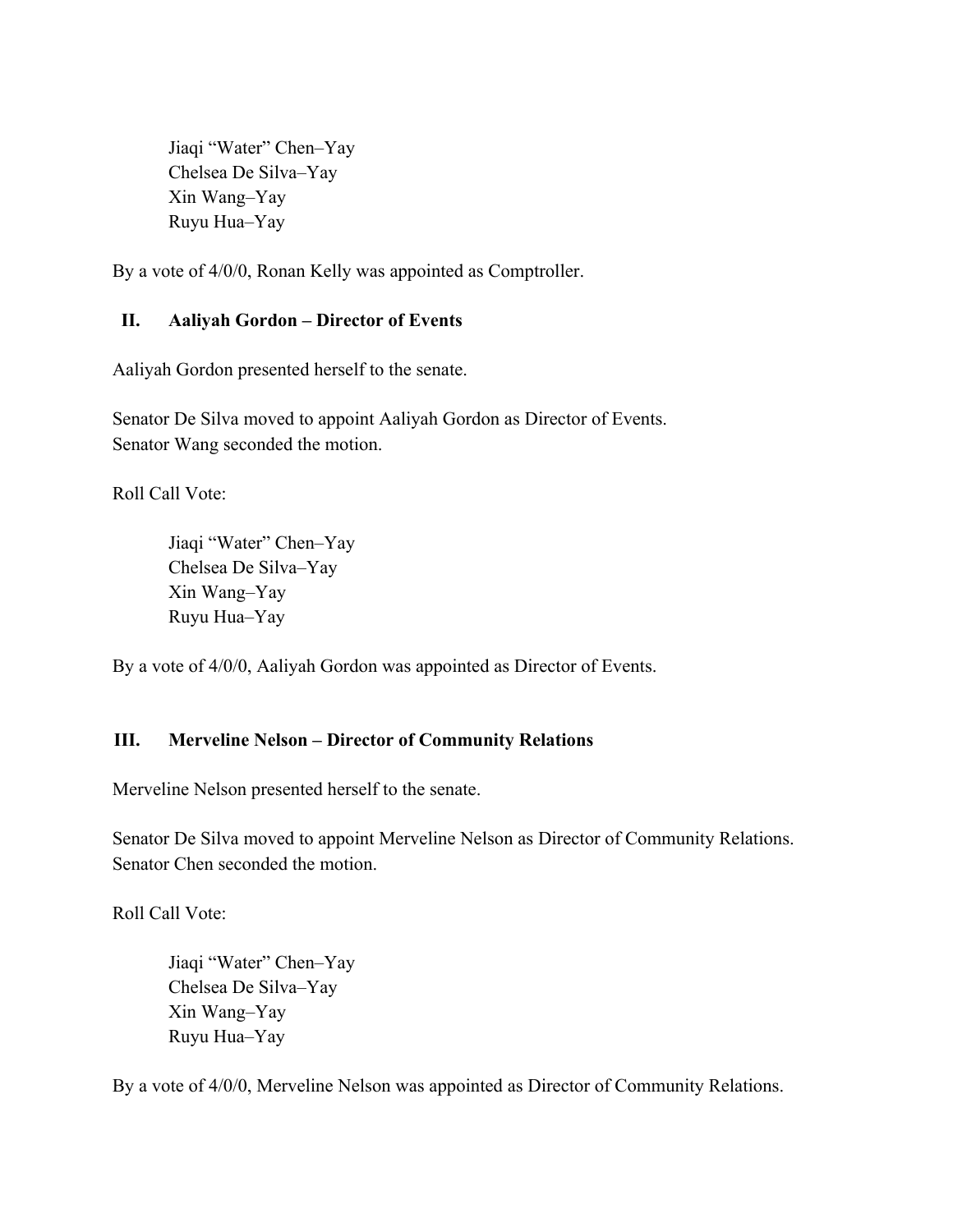#### **IV. Chair Appointments**

Vice President Espino explained to the senate that all senators have the option to nominate others or themselves for the available chair positions–Finance, Operational Review, Internal Affairs, Student Advocacy, and Rules, Legislation and Judiciary. However, not all appointments have to be made during this meeting.

Senator Chen nominated herself as finance committee chair. Senator De Silva seconded the motion.

Senator Chen presented herself to the senate.

Senator De Silva moved to appoint Senator Chen as the finance committee chair. Senator Wang seconded the motion.

Roll Call Vote:

Jiaqi "Water" Chen–Yay Chelsea De Silva–Yay Xin Wang–Yay Ruyu Hua–Yay

By a vote of 4/0/0, Senator Chen was appointed as the finance committee chair.

#### **V. Senate Resolution 2018.0014**

President Noël presented the senate resolution 2018.00014. The senate suggested changes to the resolution.

## **ANNOUNCEMENTS**

Vice President Espino…

A. Early Fall/Summer B Week of Welcome- June 18-22